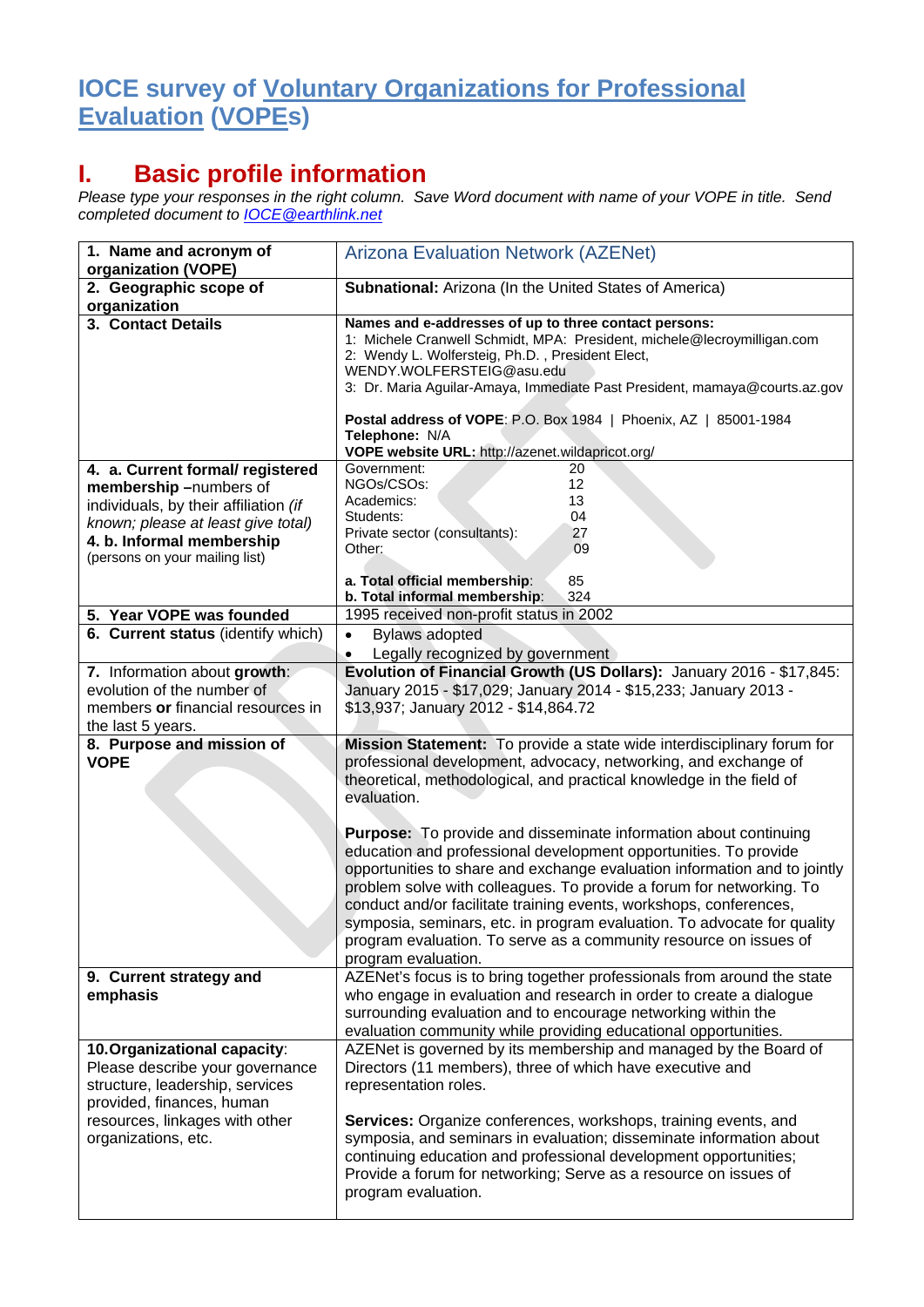|                                            | Linkages with other Organizations: Affiliated with the American      |
|--------------------------------------------|----------------------------------------------------------------------|
|                                            | Evaluation Association.                                              |
| 11. Means of communication<br>with members | Listserv, website, social media (Facebook, Twitter, LinkedIn)        |
|                                            |                                                                      |
| 12. Past events (e.g. during past          | August 2015 to August 2016:                                          |
| year)                                      | Board Conference Calls: 5                                            |
|                                            | Board In Person Meetings: 2<br>٠                                     |
|                                            | Board Planning Session Retreat: 1                                    |
|                                            | Annual Conference: 1                                                 |
|                                            | Cluster Events: 3                                                    |
| 13. Forthcoming key events/                | - Spring 2017: Annual Conference, Location TBD.                      |
| conferences - dates, location              | - October 2016: Training Opportunity - Using Data to Empower Arizona |
|                                            | Communities, Phoenix, AZ                                             |
| 14. Name and e-mail of person              | Dr. Maria Aguilar-Amaya, Immediate Past President                    |
| submitting this information                | mamaya@courts.az.gov                                                 |
| 15. Date of this update                    | August 16, 2016                                                      |

## **II. Experience with Evaluation Capacity Building**

| 1. Background: Please provide<br>a brief history of the formation of<br>this organization (VOPE).<br>1.1 Who were/are the key<br>players?<br>1.2 How many members do you<br>have on your governing board/<br>committee?<br>1.3 What are the main existing<br>strengths that your VOPE is<br>trying to capitalize on?<br>1.4 What are the main<br>challenges that your VOPE is<br>trying to address? | 1.1 Key Players - Key players in the organization have typically been<br>professionals working in the program evaluation field in private, non-profit,<br>and governmental organizations. The board and membership include<br>individuals who have been involved as far back as 1997.<br>1.2 Members on Board – The Board of Directors is made up of 11<br>organization members. Three board positions are elected by the<br>membership: Secretary, Vice President of Budget and Finance, and<br>President Elect.<br>1.3 Capitalizing on Strengths:<br>- Strong and consistent financial resources.<br>- Consistency of conference participation over the last five years.<br>- Willingness of board members to serve in different capacities on the<br>board when their term has expired.<br>- Long-time membership.<br>- Diversity of board members.<br>1.4 Challenges Being Addressed:<br>- Holding events in the northern region of the state.<br>- Drawing in membership from students in the evaluation field.<br>- Lack of participation from the northern region of the state.<br>- Limited awareness on the benefits of AZENet membership. |
|-----------------------------------------------------------------------------------------------------------------------------------------------------------------------------------------------------------------------------------------------------------------------------------------------------------------------------------------------------------------------------------------------------|-----------------------------------------------------------------------------------------------------------------------------------------------------------------------------------------------------------------------------------------------------------------------------------------------------------------------------------------------------------------------------------------------------------------------------------------------------------------------------------------------------------------------------------------------------------------------------------------------------------------------------------------------------------------------------------------------------------------------------------------------------------------------------------------------------------------------------------------------------------------------------------------------------------------------------------------------------------------------------------------------------------------------------------------------------------------------------------------------------------------------------------------------------|
| 2. Organizational motivation:<br>What were/are the driving forces                                                                                                                                                                                                                                                                                                                                   | <b>Driving Forces:</b><br>- To increase awareness of evaluation in Arizona.                                                                                                                                                                                                                                                                                                                                                                                                                                                                                                                                                                                                                                                                                                                                                                                                                                                                                                                                                                                                                                                                         |
| of the VOPE and its historical                                                                                                                                                                                                                                                                                                                                                                      | - To provide training, educational, and networking opportunities to                                                                                                                                                                                                                                                                                                                                                                                                                                                                                                                                                                                                                                                                                                                                                                                                                                                                                                                                                                                                                                                                                 |
| development?                                                                                                                                                                                                                                                                                                                                                                                        | evaluators in Arizona.                                                                                                                                                                                                                                                                                                                                                                                                                                                                                                                                                                                                                                                                                                                                                                                                                                                                                                                                                                                                                                                                                                                              |
| 3. Evaluation Capacity                                                                                                                                                                                                                                                                                                                                                                              | <b>Promoting Evaluation:</b>                                                                                                                                                                                                                                                                                                                                                                                                                                                                                                                                                                                                                                                                                                                                                                                                                                                                                                                                                                                                                                                                                                                        |
| Building <sup>1</sup> : What has your VOPE<br>done to promote evaluation                                                                                                                                                                                                                                                                                                                            | - Organize professional development events.                                                                                                                                                                                                                                                                                                                                                                                                                                                                                                                                                                                                                                                                                                                                                                                                                                                                                                                                                                                                                                                                                                         |
| (M&E) capacity?                                                                                                                                                                                                                                                                                                                                                                                     | - Use social media to bring awareness to AZENet events.                                                                                                                                                                                                                                                                                                                                                                                                                                                                                                                                                                                                                                                                                                                                                                                                                                                                                                                                                                                                                                                                                             |
|                                                                                                                                                                                                                                                                                                                                                                                                     | - Pilot a mentoring program amongst evaluators.<br>- Hold annual conferences.                                                                                                                                                                                                                                                                                                                                                                                                                                                                                                                                                                                                                                                                                                                                                                                                                                                                                                                                                                                                                                                                       |
|                                                                                                                                                                                                                                                                                                                                                                                                     |                                                                                                                                                                                                                                                                                                                                                                                                                                                                                                                                                                                                                                                                                                                                                                                                                                                                                                                                                                                                                                                                                                                                                     |
|                                                                                                                                                                                                                                                                                                                                                                                                     | - Bring in nationally known key note evaluation speakers.                                                                                                                                                                                                                                                                                                                                                                                                                                                                                                                                                                                                                                                                                                                                                                                                                                                                                                                                                                                                                                                                                           |
|                                                                                                                                                                                                                                                                                                                                                                                                     | - Meet and greet events.                                                                                                                                                                                                                                                                                                                                                                                                                                                                                                                                                                                                                                                                                                                                                                                                                                                                                                                                                                                                                                                                                                                            |
|                                                                                                                                                                                                                                                                                                                                                                                                     | - Host book clubs.                                                                                                                                                                                                                                                                                                                                                                                                                                                                                                                                                                                                                                                                                                                                                                                                                                                                                                                                                                                                                                                                                                                                  |
| 4. Context / target entities:<br>More specifically, who are the                                                                                                                                                                                                                                                                                                                                     | <b>AZENet Seeks to Influence:</b>                                                                                                                                                                                                                                                                                                                                                                                                                                                                                                                                                                                                                                                                                                                                                                                                                                                                                                                                                                                                                                                                                                                   |
| persons or institutions your                                                                                                                                                                                                                                                                                                                                                                        | 4.1 - Arizona State University, Northern Arizona University, University of                                                                                                                                                                                                                                                                                                                                                                                                                                                                                                                                                                                                                                                                                                                                                                                                                                                                                                                                                                                                                                                                          |
| organization seeks to influence                                                                                                                                                                                                                                                                                                                                                                     | Arizona, Community Colleges, Non-profit Agencies, Government                                                                                                                                                                                                                                                                                                                                                                                                                                                                                                                                                                                                                                                                                                                                                                                                                                                                                                                                                                                                                                                                                        |
| (to strengthen evaluation                                                                                                                                                                                                                                                                                                                                                                           | Agencies, Private Consultants.                                                                                                                                                                                                                                                                                                                                                                                                                                                                                                                                                                                                                                                                                                                                                                                                                                                                                                                                                                                                                                                                                                                      |
| capacity)? For example:                                                                                                                                                                                                                                                                                                                                                                             |                                                                                                                                                                                                                                                                                                                                                                                                                                                                                                                                                                                                                                                                                                                                                                                                                                                                                                                                                                                                                                                                                                                                                     |

<span id="page-1-0"></span><sup>1</sup> By evaluation capacity we refer to the capacity of individuals to produce credible and useful evaluations (supply side), but also to institutional capacities to call for and utilize evaluations (demand side).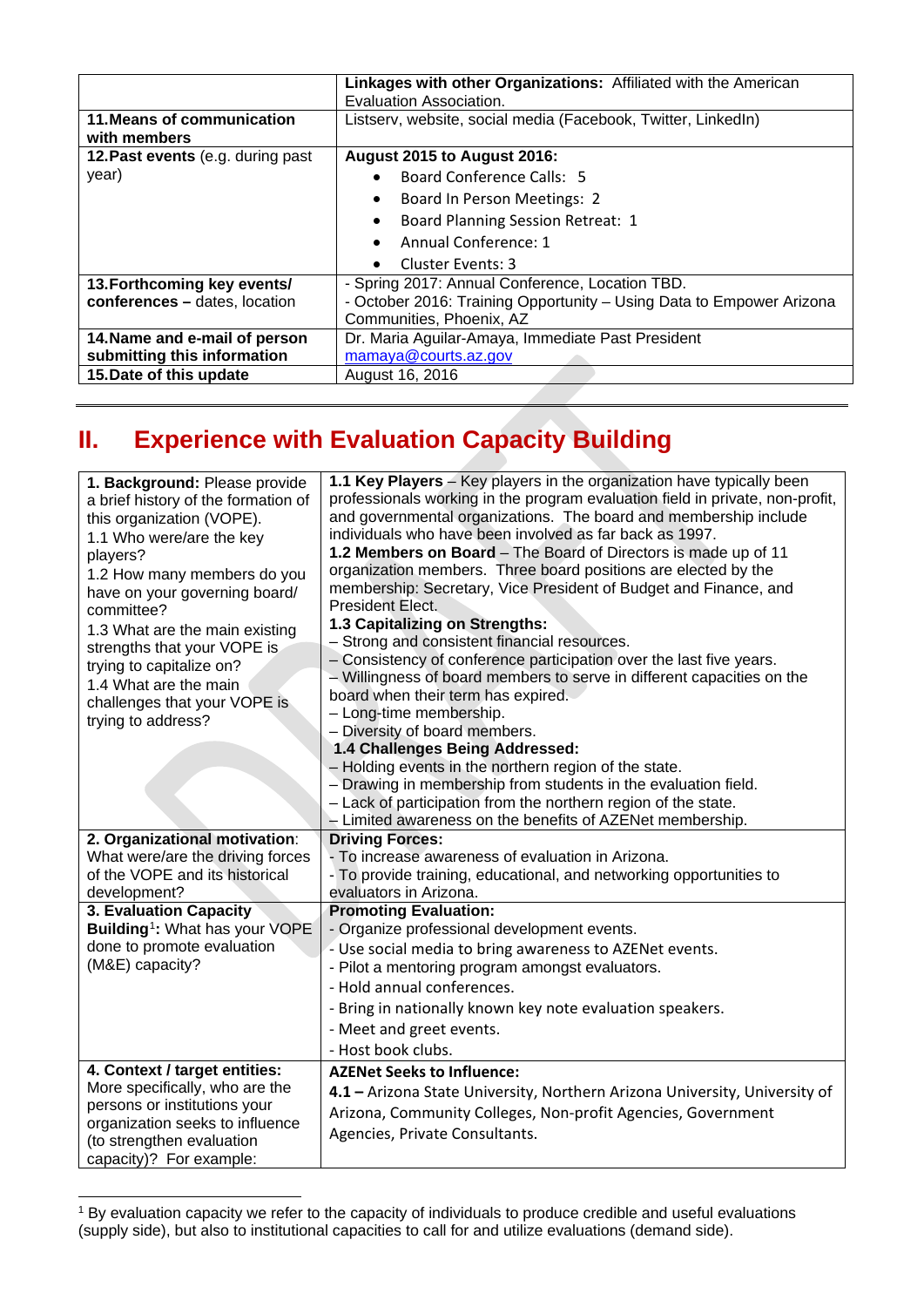| 4.1 Technical capacities to<br>supply quality evaluations,<br>partnering with experts, local<br>universities or others to<br>provide training for<br>members, etc.;<br>4.2 Strengthening VOPE<br>organizational capacity                                                                                | 4.2 - Students, Early Career Evaluators, NGOs/CSOs<br>4.3 - Government Agencies and Universities<br>4.4 - Encourage us of evaluations for publically-funded programs. |
|---------------------------------------------------------------------------------------------------------------------------------------------------------------------------------------------------------------------------------------------------------------------------------------------------------|-----------------------------------------------------------------------------------------------------------------------------------------------------------------------|
| itself;<br>4.3 Enhancing the enabling<br>environment for evaluation,<br>including strengthening the<br>demand for and use of<br>evaluations by policy<br>makers;<br>4.4 Influencing governmental<br>policies related to<br>evaluation, evaluation<br>designs and implementation<br>of M&E systems, etc. |                                                                                                                                                                       |
| 5. Public accountability: Is                                                                                                                                                                                                                                                                            |                                                                                                                                                                       |
| your VOPE helping to<br>strengthen oversight and                                                                                                                                                                                                                                                        | No.                                                                                                                                                                   |
| transparency of government                                                                                                                                                                                                                                                                              |                                                                                                                                                                       |
| programs? If so, in what ways?                                                                                                                                                                                                                                                                          |                                                                                                                                                                       |
| Can you share any success<br>stories of evaluators or others                                                                                                                                                                                                                                            |                                                                                                                                                                       |
| promoting public accountability?                                                                                                                                                                                                                                                                        |                                                                                                                                                                       |
| 6. More specifically, what are                                                                                                                                                                                                                                                                          | <b>AZENet has been promoting:</b>                                                                                                                                     |
| some of the key themes for                                                                                                                                                                                                                                                                              | Systems Change and Collective Impact                                                                                                                                  |
| which you advocate? For<br>example, are you promoting                                                                                                                                                                                                                                                   | <b>Strategic Evaluation</b><br>٠                                                                                                                                      |
| issues related to cultural                                                                                                                                                                                                                                                                              | <b>Capacity Building</b>                                                                                                                                              |
| sensitivity, equity, social justice,                                                                                                                                                                                                                                                                    | <b>Cultural Competence</b>                                                                                                                                            |
| empowerment, transformation,                                                                                                                                                                                                                                                                            | Social Innovation and Evaluation                                                                                                                                      |
| gender, environment, poverty?                                                                                                                                                                                                                                                                           | Use of evaluation data for decision making.                                                                                                                           |
| If so, please describe or attach<br>relevant documents.                                                                                                                                                                                                                                                 |                                                                                                                                                                       |
| <b>7. Methods: Experiences in</b>                                                                                                                                                                                                                                                                       | Annual conferences are led by national experts.                                                                                                                       |
| strengthening skills of individual                                                                                                                                                                                                                                                                      | - Piloted a mentoring program.                                                                                                                                        |
| members, by (for example):                                                                                                                                                                                                                                                                              | - Organize workshops in the central and southern regions of the state                                                                                                 |
| organizing workshops led by                                                                                                                                                                                                                                                                             | which are led by local experts.                                                                                                                                       |
| local experts;                                                                                                                                                                                                                                                                                          |                                                                                                                                                                       |
| organizing webinars with<br>international speakers;                                                                                                                                                                                                                                                     |                                                                                                                                                                       |
| designing and delivering e-                                                                                                                                                                                                                                                                             |                                                                                                                                                                       |
| learning programmes;                                                                                                                                                                                                                                                                                    |                                                                                                                                                                       |
| administering mentoring                                                                                                                                                                                                                                                                                 |                                                                                                                                                                       |
| programmes; etc.                                                                                                                                                                                                                                                                                        |                                                                                                                                                                       |
| 8. Standards: Has your VOPE                                                                                                                                                                                                                                                                             | AZENet adheres to the professional ethical standards of AEA.                                                                                                          |
| developed professional ethical                                                                                                                                                                                                                                                                          |                                                                                                                                                                       |
| codes/standards/competencies                                                                                                                                                                                                                                                                            |                                                                                                                                                                       |
| (or adheres to those developed<br>by others)? If so, provide                                                                                                                                                                                                                                            |                                                                                                                                                                       |
| documentation.                                                                                                                                                                                                                                                                                          |                                                                                                                                                                       |
| 9. Job opportunities: Do you                                                                                                                                                                                                                                                                            | Yes via email and listed on AZENet's website.                                                                                                                         |
| share employment/ consultancy                                                                                                                                                                                                                                                                           |                                                                                                                                                                       |
| opportunities with evaluators on                                                                                                                                                                                                                                                                        |                                                                                                                                                                       |
| your database?                                                                                                                                                                                                                                                                                          |                                                                                                                                                                       |
| 10. Progress and results:<br>What progress has been                                                                                                                                                                                                                                                     | <b>Progress Achieved:</b>                                                                                                                                             |
| achieved so far in any of the                                                                                                                                                                                                                                                                           | - Finances have increased over the last few years allowing AZENet to                                                                                                  |
| above or other domains? What                                                                                                                                                                                                                                                                            | provide more funding for local cluster event and to bring in nationally<br>known speakers in the field.                                                               |
|                                                                                                                                                                                                                                                                                                         |                                                                                                                                                                       |